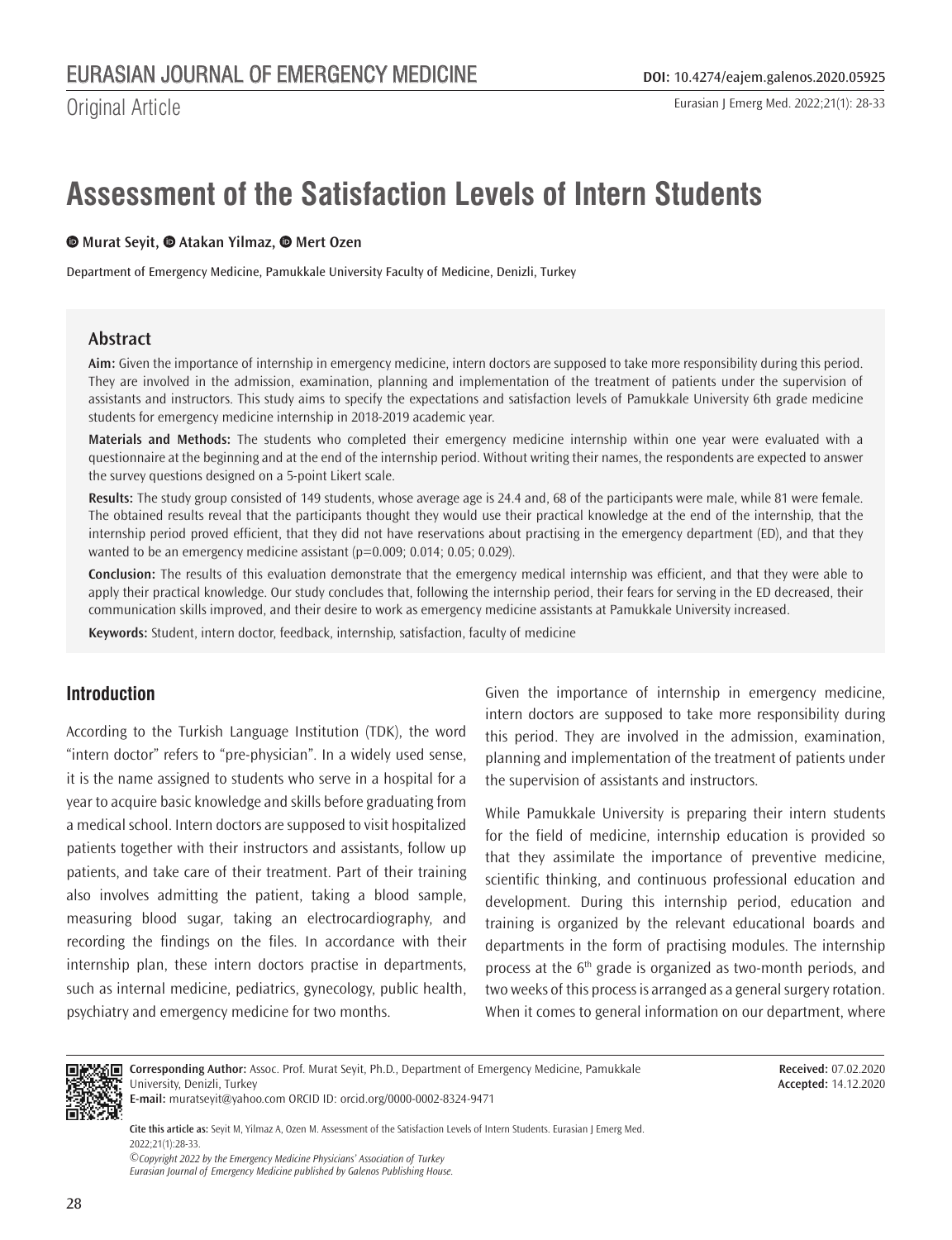five faculty members and 35 research assistants serve, the number of patients presenting with the emergency department (ED) annually is 119,802, and around 150 intern doctors per year complete their internships in the ED. Whereas research assistants are provided with theoretical and practical training every week, intern doctors undergo training on medical conditions and diseases they frequently encounter in the ED under 16 topics for four weeks.

This study aims to identify the satisfaction level of intern medical students doing their internship and evaluate their feedback.

# **Materials and Methods**

The respondents filled in the survey without writing their names on it. A 5-point Likert scale was administered as the pre-test with 29 questions and the post-test with 31 questions to determine the satisfaction level of the emergency medicine internship.

This study included intern medical students performing their emergency internship at Pamukkale University Faculty of Medicine during the 2018-2019 academic year. The approval for the study was granted from the Non-Interventional Clinical Research Ethics Committee of Pamukkale University with the number 60116787-020/58595 and date September 04, 2018. During this period, there were 156 intern students, 149 (95.5%) of whom agreed to participate in the study. An informed consent form was obtained from each student. A pre-survey was handed out to all students at the contact meeting held collectively before embarking on their internship, and the intern students were asked about four questions on demographic features and 25 questions on their internship expectations. Two additional questions related to the evaluation of the course lectured during the internship along with the same 25 questions (27 questions in total) were asked at the meeting held to receive post-internship feedback as a group at the end of the period. The items asked in the survey are provided in Table 1.

The items in the survey were designed on a 5-point Likert scale. A Likert scale refers to the scales used by combining multiple Likert-type questions (1). It is described as creating two or more Likert-type items to answer a single research question and using the average (combined) values of these items in the analysis phase.

Additionally, calculating the arithmetic average of the replies provided to the items in the Likert scale turns the data into interval data, and thus parametric tests can be run on this arithmetic average (2).

## **Statistical Analysis**

All the data obtained in the study were recorded and analysed in the statistical software SPSS 22. All the items were prepared and

| <b>Table 1. Survey questions</b>                                                                            |
|-------------------------------------------------------------------------------------------------------------|
| <b>Demographic information</b>                                                                              |
| Age                                                                                                         |
| Gender                                                                                                      |
| Grade                                                                                                       |
| Type of high school you graduated                                                                           |
| Pre-test and post-test                                                                                      |
| Do you think the duration of the emergency internship is sufficient?                                        |
| Do you think you will be/were able to acquire enough practice in the<br>emergency internship?               |
| Is emergency internship very important in preparing you for your<br>professional life?                      |
| Do you think you will be/were able to use your theoretical<br>knowledge in the ED?                          |
| Do you think you will be/were able to use your practical knowledge<br>in the ED?                            |
| Do you think that emergency medicine internship will be/were<br>effective?                                  |
| I think I will be/was able to contact the emergency instructors easily.                                     |
| I will be/was able to communicate with the emergency instructors.                                           |
| Do you think your shifts in the ED will have/had an effect on your<br>practice?                             |
| Do you think the visits in the ED will be/were useful?                                                      |
| I am satisfied with the physical conditions in the ED.                                                      |
| I think I will improve/improved my communication with patients/<br>their relatives.                         |
| I think I will feel/felt like a team member.                                                                |
| I think I will increase/increased my self-confidence in the ED.                                             |
| I am afraid to work in the ED.                                                                              |
| I think I will not/did not have problems with the ED assistants.                                            |
| I will not/did not have any problems with the emergency staff<br>(nurses, health officers).                 |
| The solidarity between the interns was as it should be.                                                     |
| Are you happy to study at Pamukkale University?                                                             |
| Are you proud to study at Pamukkale University?                                                             |
| Would you recommend Pamukkale University Faculty of Medicine to<br>those who will take the university exam? |
| Would you like to do your assistantship at Pamukkale University?                                            |
| Would you like to be an assistant in ED?                                                                    |
| I would like to be an assistant in the ED at Pamukkale University.                                          |
| I think the emergency medical internship should last longer.                                                |
| <b>Internship education</b>                                                                                 |
| Was the content of the classes lectured in the emergency internship<br>sufficient?                          |
| Was the theoretical and practical distribution of the classes<br>balanced?                                  |
| ED: Emergency medicine                                                                                      |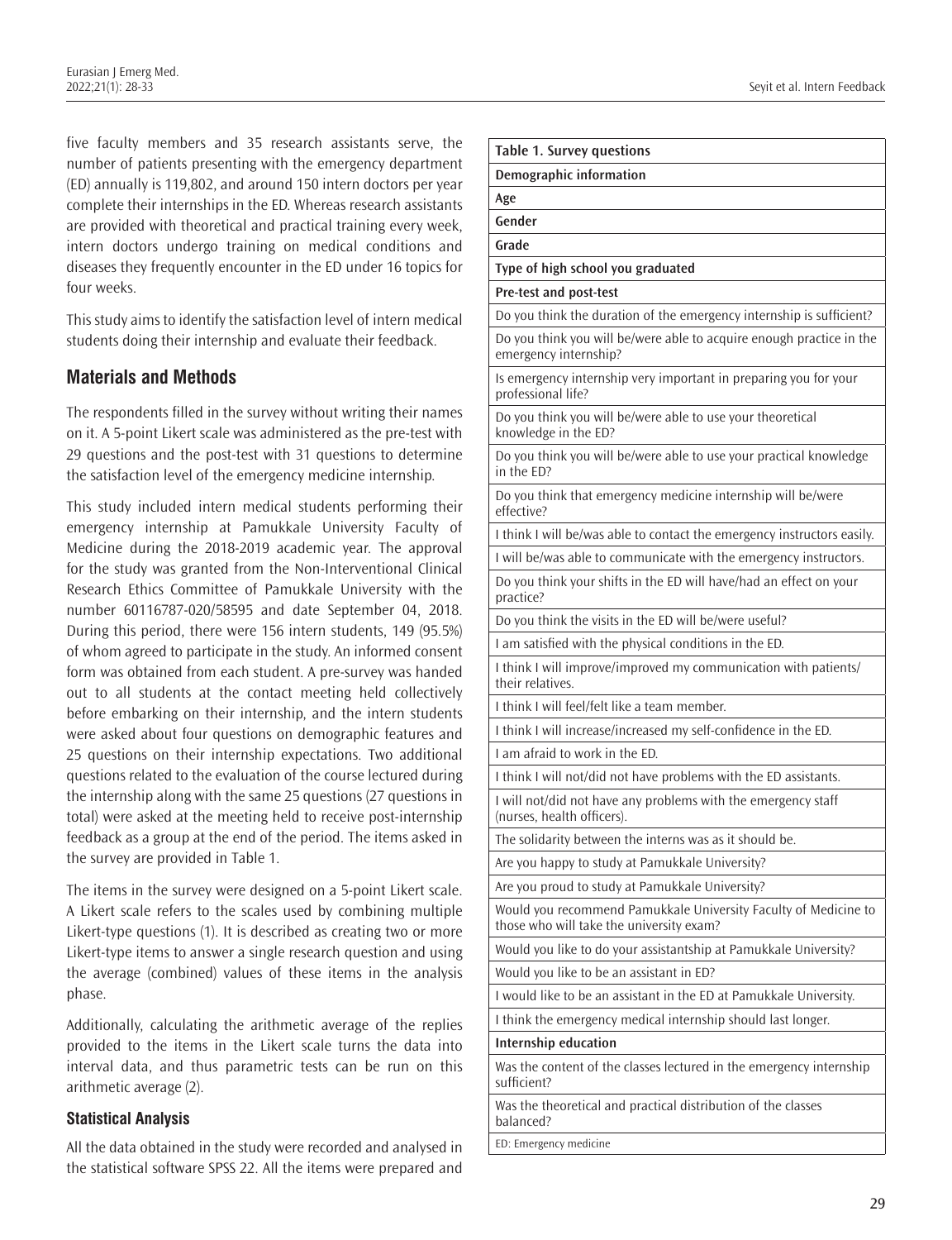asked in the structured questionnaire format. The descriptive statistics were calculated as mean  $\pm$  standard deviation for numerical variables and as number and percentage values for categorical variables. A chi-square test was run to analyse the between-groups differences.

## **Results**

The study group consisted of 149 students, whose average age was 24.4 [minimum (min): 22; maximum (max): 28]. In terms of the distribution of both groups by gender, 68 (45.6%) of the participants were male, while 81 (54.4%) were female.

While many students at the internship period spent at least 6 years in the faculty, some others spent maximum 9 years, and the average time of students in the faculty who were practising their internship was calculated as 6.2 years (min: 6; max: 9). In terms of the type of high school they graduated, 3 (2%) students reported to have graduated from regular high school, 1 (0.7%) from vocational high school, 9 (6%) from private high school, 91 (61.1%) from Anatolian high school (schools with intensive English classes), 31 (20.8%) from science high school, and 14 (9.4%) from Anatolian teacher training high school (schools with intensive English classes).

As far as the answers given to all survey questions are concerned, the items revealing significant difference between the pre-test and post-test are illustrated in Table 2.

## **Discussion**

This study attempts finding out the expectations and satisfaction levels of intern medical students toward emergency medicine internship. Overall, the survey items question the duration and content of the internship, education and practice in the internship, communication skills, anxiety suffered during the internship, satisfaction with the university, and the issues related to emergency medicine. Sixth grade medical students are supposed to serve actively in internships for one year before graduation. It is noteworthy to re-assess the internship content by receiving feedback on the emergency medicine internship and questioning the satisfaction levels of intern doctors.

As far as the student responses are concerned, it can be concluded that the intern students could exploit their practical knowledge, found the emergency medicine internship efficient overall, were frightened to work in the ED, and did not encounter problems with the ED assistants and staff. Further, significant changes were identified in the questions about working as an emergency medicine assistant at the Pamukkale University.

However, there are no significant changes in the students' opinions on duration of the emergency internship, expectation of doing sufficient practice during this time, preparation for professional life, expectations of applying the theoretical knowledge in this period, efficiency of the internship, adequacy of the content of the courses lectured in the internship, expectations of emergency shifts on practice, and physical conditions in the ED. When it comes to communicative issues, the students' opinions remained unchanged in terms of contacting their instructors in the ED, communicating with their instructors in the ED, making visits in ED, communicating with patients, feeling like a member of the ED team, feeling self-confident in emergency medical internship, and considering solidarity among intern doctors as it should be. In relation to their sense of fulfilment and future career, no significant change was found in their satisfaction with studying at Pamukkale University, their pride in being at Pamukkale University, their recommendation to the students who will take the university exam, their opinions on becoming an assistant in the ED, and their views on a longer emergency medical internship.

As is evident in Table 2, a significant change was found only in the question related to internship education, which is "Was the theoretical and practical distribution of the courses balanced?".

Dechesne (3) suggests that designing a curriculum requires three stages. The first is "development", in which the goals and organization of the program are specified, whereas the second stage is called "implementation", in which the program already developed is implemented. In the final step called "evaluation", how much the program meets the objectives is assessed ultimately. In this study, the educational process was planned in advanced, and the guidelines which laid down the internship goals in the written form were handed out to the intern doctors in the early days of the internship period. Their practices and performances were evaluated in their internship reports at the end of the period, while their satisfaction with the internship process was measured with the survey. The results of this evaluation revealed that the emergency medical internship was efficient and that they could apply their practical knowledge. The feedback provided by intern doctors should be taken into consideration in other internships, too. If dissatisfaction is identified, reviewing and re-evaluating the curriculum and practices may be suggested.

In a study by Yeniceri et al. (4), the State-Trait Anxiety Inventory with 18 questions was administered to 45 intern medical students to identify the anxiety about their prospective professional life and their trait anxiety. The results revealed that 70% of the students suffered moderate trait anxiety, and that the highest anxiety states were listed as failure in the examination for specialty in medicine, inadequate preparation for this exam and not working as a specialist in their future career. On the other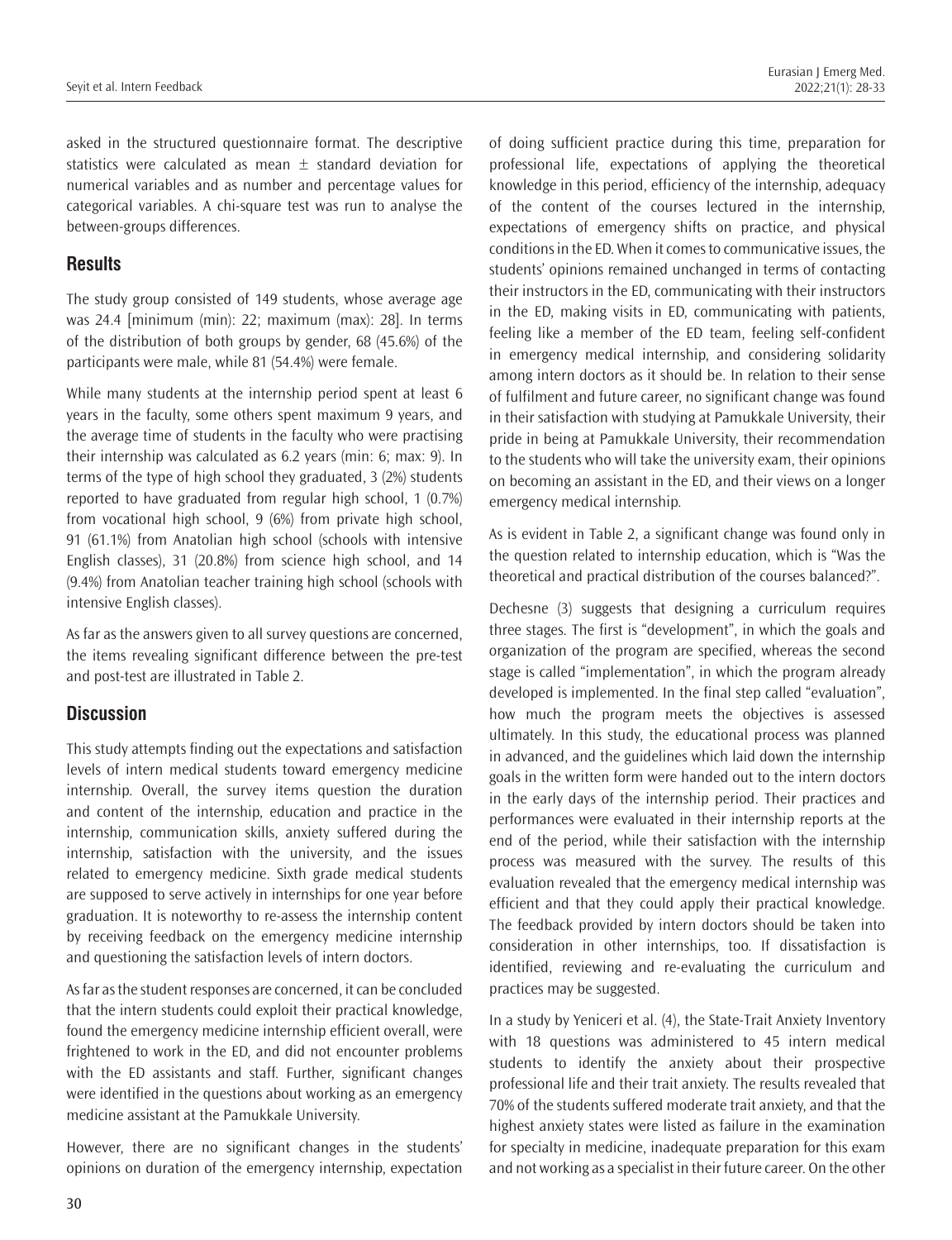| Table 2. Items revealing significant difference between the pre-test and post-test             |                      |              |              |              |                                  |  |
|------------------------------------------------------------------------------------------------|----------------------|--------------|--------------|--------------|----------------------------------|--|
| Items                                                                                          | Answers <sup>*</sup> | Pre-test     | Post-test    | <b>Total</b> | <b>Between</b><br>groups p       |  |
| Do you think you will be/<br>were able to use your practical<br>knowledge in the ED?           | 1                    | $0(0\%)$     | 3 (2.01%)    | 3 (1.01%)    | $0.009***$<br>$(x^2=13.516)$     |  |
|                                                                                                | $\sqrt{2}$           | 5 (3.38%)    | 1(0.67%)     | $6(2.02\%)$  |                                  |  |
|                                                                                                | 3                    | 17 (11.49%)  | 6 (4.03%)    | 23 (7.74%)   |                                  |  |
|                                                                                                | $\overline{4}$       | 45 (30.41%)  | 45 (30.2%)   | 90 (30.3%)   |                                  |  |
|                                                                                                | 5                    | 81 (54.73%)  | 94 (63.09%)  | 175 (58.92%) |                                  |  |
| Do you think that emergency<br>medicine internship will be/<br>were effective?                 | $\mathbf{1}$         | $0(0\%)$     | $2(1.34\%)$  | 2(0.67%)     | $0.014***$<br>$(x^2=12.539)$     |  |
|                                                                                                | $\overline{2}$       | 2(1.35%)     | 1(0.67%)     | 3 (1.01%)    |                                  |  |
|                                                                                                | 3                    | 18 (12.16%)  | $9(6.04\%)$  | 27 (9.09%)   |                                  |  |
|                                                                                                | $\overline{4}$       | 61 (41.22%)  | 45 (30.2%)   | 106 (35.69%) |                                  |  |
|                                                                                                | 5                    | 67 (45.27%)  | 92 (61.74%)  | 159 (53.54%) |                                  |  |
| I am afraid to work in the ED.                                                                 | $\mathbf{1}$         | 44 (32.59%)  | 56 (43.41%)  | 100 (37.88%) | $0.05**$<br>$(x^2=9.343)$        |  |
|                                                                                                | $\overline{2}$       | 30 (22.22%)  | 35 (27.13%)  | 65 (24.62%)  |                                  |  |
|                                                                                                | 3                    | 35 (25.93%)  | 16 (12.4%)   | 51 (19.32%)  |                                  |  |
|                                                                                                | $\overline{4}$       | 16 (11.85%)  | 12 (9.3%)    | 28 (10.61%)  |                                  |  |
|                                                                                                | 5                    | 10 (7.41%)   | 10 (7.75%)   | 20 (7.58%)   |                                  |  |
| I think I will not/did not<br>have problems with the ED<br>assistants.                         | $\mathbf{1}$         | 7(4.86%)     | 4(2.72%)     | 11 (3.78%)   | $0.003**$<br>$(\chi^2 = 16.058)$ |  |
|                                                                                                | $\sqrt{2}$           | 2 (1.39%)    | $2(1.36\%)$  | 4 (1.37%)    |                                  |  |
|                                                                                                | 3                    | 14 (9.72%)   | 8 (5.44%)    | 22 (7.56%)   |                                  |  |
|                                                                                                | $\overline{4}$       | 54 (37.5%)   | 31 (%21.09%) | 85 (29.21%)  |                                  |  |
|                                                                                                | 5                    | 67 (46.53%)  | 102 (69.39%) | 169 (58.08%) |                                  |  |
| I will not/did not have any<br>problems with the emergency<br>staff (nurses, health officers). | $\mathbf{1}$         | 5(3.42%)     | 3 (2.01%)    | 8 (2.71%)    | $0.002**$<br>$(x^2=16.89)$       |  |
|                                                                                                | $\sqrt{2}$           | 8 (5.48%)    | 3 (2.01%)    | 11 (3.73%)   |                                  |  |
|                                                                                                | 3                    | 18 (12.33%)  | 11 (7.38%)   | 29 (9.83%)   |                                  |  |
|                                                                                                | $\overline{4}$       | 52 (35.62%)  | 33 (22.15%)  | 85 (28.81%)  |                                  |  |
|                                                                                                | 5                    | 63 (43.15%)  | 99 (66.44%)  | 162 (54.92%) |                                  |  |
|                                                                                                | 5                    | 104 (70.27%) | 102 (68.46%) | 206 (69.36%) |                                  |  |
| I would like to be an assistant<br>in the ED at Pamukkale<br>University.                       | 1                    | 29 (21.01%)  | 16 (11.43%)  | 45 (16.19%)  | $0.029**$<br>$(x^2=10.772)$      |  |
|                                                                                                | $\overline{2}$       | 20 (14.49%)  | 18 (12.86%)  | 38 (13.67%)  |                                  |  |
|                                                                                                | $\mathsf{3}$         | 43 (31.16%)  | 48 (34.29%)  | 91 (32.73%)  |                                  |  |
|                                                                                                | $\overline{4}$       | 34 (24.64%)  | 30 (21.43%)  | 64 (23.02%)  |                                  |  |
|                                                                                                | 5                    | 12 (8.7%)    | 28 (20%)     | 40 (14.39%)  |                                  |  |
| Internship education                                                                           |                      |              |              |              |                                  |  |
| Was the theoretical and<br>practical distribution of the<br>classes balanced?                  | $\mathbf{1}$         | 1(0.79%)     | 6(4.11)      | 7(2.57%)     | $0.017**$<br>$(x^2=12.009)$      |  |
|                                                                                                | $\sqrt{2}$           | 5 (3.97%)    | 4(2.74)      | $9(3.3\%1)$  |                                  |  |
|                                                                                                | $\mathbf{3}$         | 37 (29.37%)  | 23 (15.75)   | 60 (22.06%)  |                                  |  |
|                                                                                                | $\overline{4}$       | 47 (37.3)    | 54 (36.99)   | 101 (37.13%) |                                  |  |
|                                                                                                | 5                    | 36 (28.57)   | 59 (40.41)   | 95 (34.93%)  |                                  |  |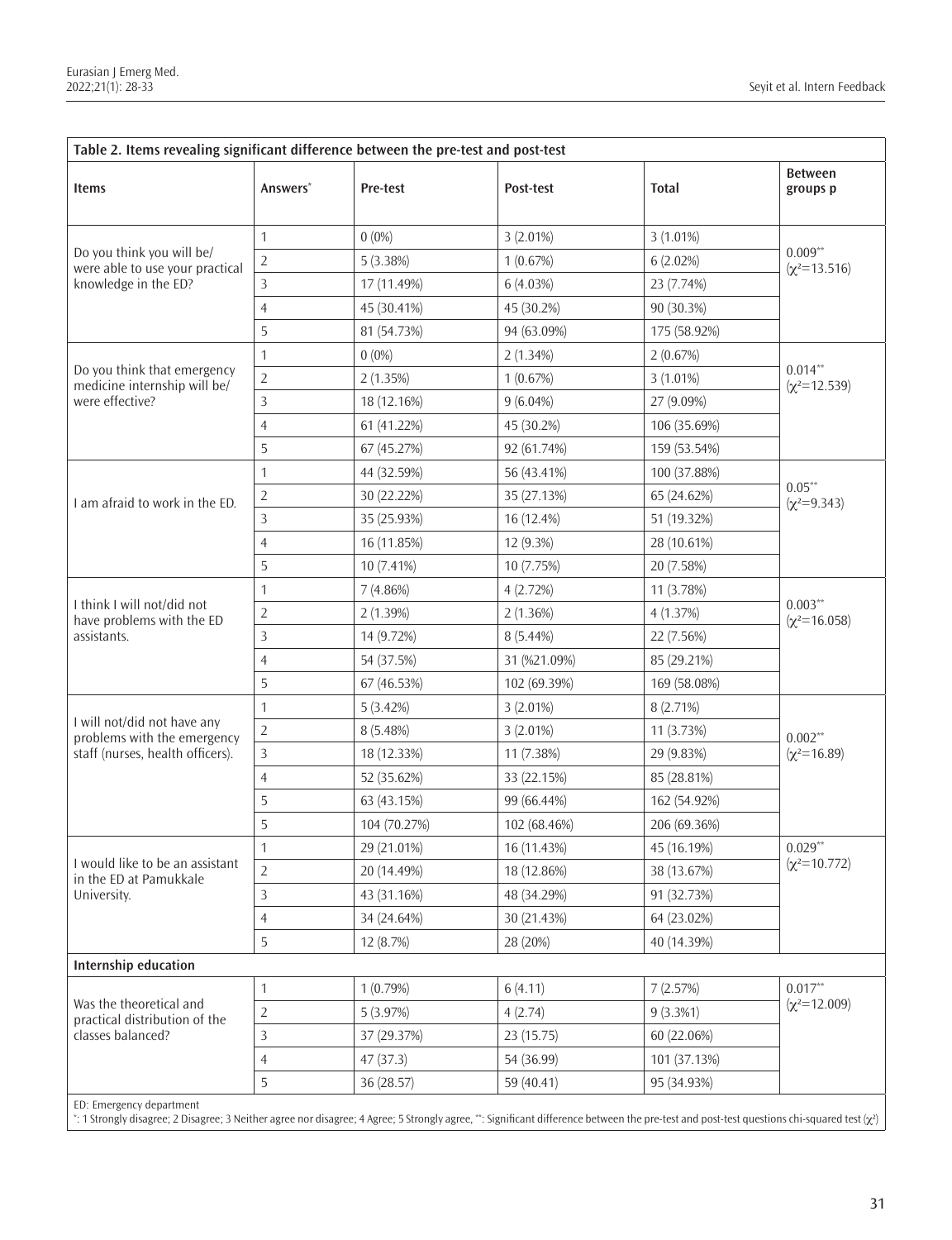hand, our study deals with the contribution of the internship to the student, intern doctors' training during the internship, communication skills during this period, and their preference for being emergency medicine assistants. Our study concludes that, following the internship period, their fears for serving in the ED decreased, their communication skills improved, and their desire to work as emergency medicine assistants at Pamukkale University increased. One of the plausible reasons for this could be the positive communication among the emergency personnel.

In a study by Celebiler et al. (5), in which a survey with 84 questions was administered to 125  $4<sup>th</sup>$ ,  $5<sup>th</sup>$ , 6<sup>th</sup> grade medical students to specify their satisfaction level, the participants primarily reported that they had difficulties in buying lunch tickets from the registrar's office, did not have an intern doctor's room, and were beset with transportation problems in getting to the hospital. In our study, the participants reported that the physical conditions in the ED were not sufficient, and that the solidarity among the intern doctors was inadequate, which was not statistically significant.

In a review study by Steinert et al. (6), the main features of effective faculty development are cited as effectiveness, encouragement of experimental learning, feedback, effective peer relationships, properly-planned interventions after educational principles, and interventions through various instructional methods. However, our study evaluated the feedbacks as a survey, the relations with peers and other staff, the feedback on education, reporting that positive feedback was received in relation to the internship process.

In his study, Teutsch (7) states that efficient and effective communication can be promoted through a well-designed training, but still that current and future developments will not eliminate the importance of empathic and caring dialogue between the physician and the patient. He further concludes that communication proves to be an integral part of patient management, and that communication tended to be treated informally in the form of faculty feedback in the curriculum of medical schools, rather than allocating some space for clinicianpatient communication in their curriculum. When our study is evaluated as pre- and post-internship, it can be concluded that no change occurred in the intern doctors' perceptions of communicating with their instructors in the ED, in their opinions on improving the communication with the patient/patient relatives, and in the communication among their own peers. This may have resulted from the fact that the internship period is not long enough to create a change in communication skills over a period of two months.

Karabilgin and Sahin (8) listed the issues to be considered at every stage from planning to using the results of student feedbacks which are frequently used to evaluate the educational program and instructor. It is stated that surveys should allow students to assess the performance of the educator through with quantitative and qualitative data, reflect the instructional effectiveness of the educational program or the educator, and have a clear and expressive title. Besides, the authors conclude that student feedback by using surveys cannot be used alone as a resource for evaluating education and educators, and that surveys should be such as to complement other evaluation methods. Apart from this study, the feedback by the students in our university is evaluated through post-training surveys in their pre-intern years, but no feedback is received from our intern students in their final year. Our research attempts specifying the satisfaction level of intern doctors during their emergency medicine internship. Because of the current study, no significant changes were observed in the participating intern doctors in terms of performing adequate practice, employing theoretical knowledge, doing beneficial rounds, boosting self-confidence in the emergency internship and developing solidarity among themselves.

#### **Study Limitations**

As our study encompasses the intern students only within a period of one year, it excludes a sufficient amount of data. Additionally, even though similar studies have been carried out in different universities, it is difficult to draw comparisons owing to the varying numbers of patients and students in every university and students' different perceptions. Similar studies should be conducted in other universities with a larger population to unveil the full picture of internship in the ED.

## **Conclusion**

This study reveals that the emergency internship proved efficient, and that the intern students could implement their practical knowledge. Additionally, it can be concluded that, following their emergency internship, the intern students did not feel reserved about working in the ED, got along well with the ED personnel, and wished to be an assistant in emergency medicine. This study also suggests that the surveys may act as effective instruments in evaluating the satisfaction levels of the intern students, and that the required arrangements should be made in the light of the student feedback in order to further improve these satisfaction rates.

#### **Ethics**

**Ethics Committee Approval:** Non-Interventional Clinical Research Ethics Committee of Pamukkale University with the number 60116787-020/58595 and date September 04, 2018.